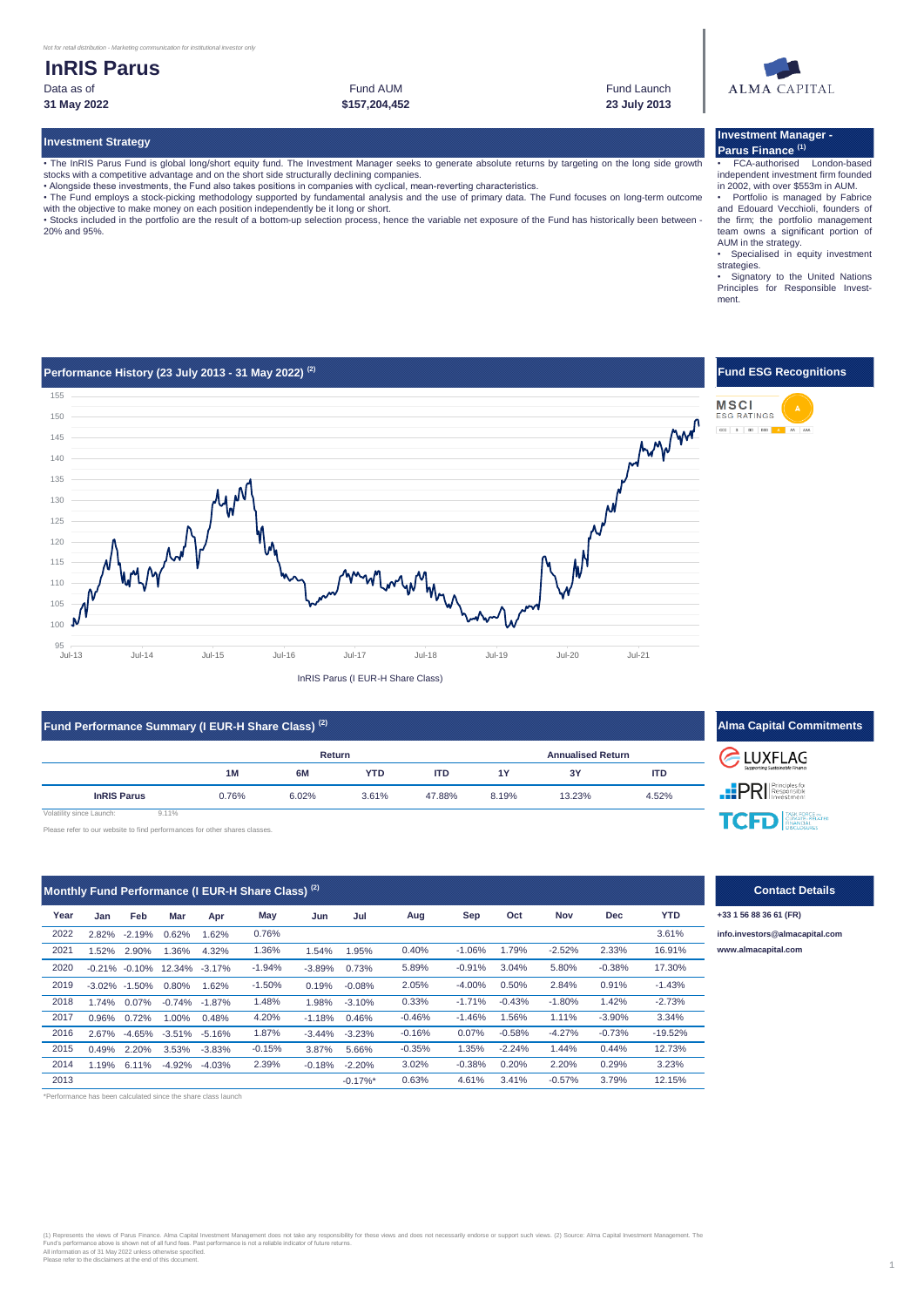# **InRIS Parus**

**31 May 2022 23 July 2013 \$157,204,452** Data as of Fund AUM Fund Launch



**Fund Characteristics**



15.91%  $15.00%$ 8.20% 5.51% 4.37% 3.48% 1.52% Consumer Cyclicals Basic Materials 0.00% 3.13% Consumer Non-Cyclicals 0.44% 0.00% 6.33% 0.00% 0.00% 11.63% 0% 5% 10% 15% 20% Energy Technology **Healthcare** Financials Industrials  $\blacksquare$ Short  $\blacksquare$ Long





|                                                  |                   | InRIS UCITS PLC/ Alma Capital Investment Management |                   |                                 |                                                                                                                                       |                                                                                                                  |  |  |  |  |
|--------------------------------------------------|-------------------|-----------------------------------------------------|-------------------|---------------------------------|---------------------------------------------------------------------------------------------------------------------------------------|------------------------------------------------------------------------------------------------------------------|--|--|--|--|
| Irish UCITS PLC                                  |                   |                                                     |                   |                                 |                                                                                                                                       |                                                                                                                  |  |  |  |  |
| I EUR-H                                          | <b>I EUR</b>      | <b>I USD</b>                                        | I CHF-H           | I GBP-H                         | C USD                                                                                                                                 | C EUR-H                                                                                                          |  |  |  |  |
| IE00BCBHZ754                                     | IE00BCBHZ978      | IE00BCBHZC00                                        | IE00BCBHZH54      | IE00BCBHZF31                    | IE00BCBHZD17                                                                                                                          | IE00BCBHZ861                                                                                                     |  |  |  |  |
| RPARIE1 ID                                       | <b>RPARIE2 ID</b> | RPARIU1 ID                                          | RPARIC1 ID        | RPARIG1 ID                      | RPARCU1 ID                                                                                                                            | <b>RPARCE1 ID</b>                                                                                                |  |  |  |  |
| <b>EUR</b>                                       | <b>EUR</b>        | <b>USD</b>                                          | CHF               | GBP                             | <b>USD</b>                                                                                                                            | <b>EUR</b>                                                                                                       |  |  |  |  |
| 1.65%                                            | 1.65%             | 1.65%                                               | 1.65%             | 1.65%                           | 2.30%                                                                                                                                 | 2.30%                                                                                                            |  |  |  |  |
| 20.00%                                           | 20.00%            | 20.00%                                              | 20.00%            | 20.00%                          | 20.00%                                                                                                                                | 20.00%                                                                                                           |  |  |  |  |
| € 100                                            | € 100             | \$100                                               | <b>CHF 100</b>    | GBP 100                         | \$100                                                                                                                                 | € 100                                                                                                            |  |  |  |  |
| 23 July 2013                                     | 23 July 2013      | 29 September 2015                                   | 29 September 2015 | 08 December 2015                | 31 July 2013                                                                                                                          | 17 September 2013                                                                                                |  |  |  |  |
|                                                  |                   |                                                     |                   |                                 |                                                                                                                                       |                                                                                                                  |  |  |  |  |
| <b>Valuation Day (T)</b><br>Weekly, each Tuesday |                   |                                                     |                   |                                 |                                                                                                                                       |                                                                                                                  |  |  |  |  |
|                                                  |                   |                                                     |                   |                                 |                                                                                                                                       |                                                                                                                  |  |  |  |  |
|                                                  |                   |                                                     |                   |                                 |                                                                                                                                       |                                                                                                                  |  |  |  |  |
| State Street Fund Services Ireland Ltd           |                   |                                                     |                   |                                 |                                                                                                                                       |                                                                                                                  |  |  |  |  |
| <b>CACEIS Ireland Ltd</b>                        |                   |                                                     |                   |                                 |                                                                                                                                       |                                                                                                                  |  |  |  |  |
|                                                  |                   |                                                     |                   |                                 |                                                                                                                                       |                                                                                                                  |  |  |  |  |
|                                                  |                   |                                                     | 4                 |                                 |                                                                                                                                       |                                                                                                                  |  |  |  |  |
|                                                  |                   |                                                     |                   | Daily, published on a T+2 basis | 11:00 a.m. Irish Standard Time (T-1 for Subscription / T-4 for Redemption)<br>No later than T+2 for Subscription / T+4 for Redemption | Belgium, France, Germany, Italy, Ireland, Luxembourg, Netherlands, Singapore, Spain, Switzerland, United Kingdom |  |  |  |  |

(3) Source: Alma Capital Investment Management. (4) Management Female in Management Company and is calculated on each Valuation Day on the basis of the Net Asset Value of the relevant Share Class. The Investment Manager is

2